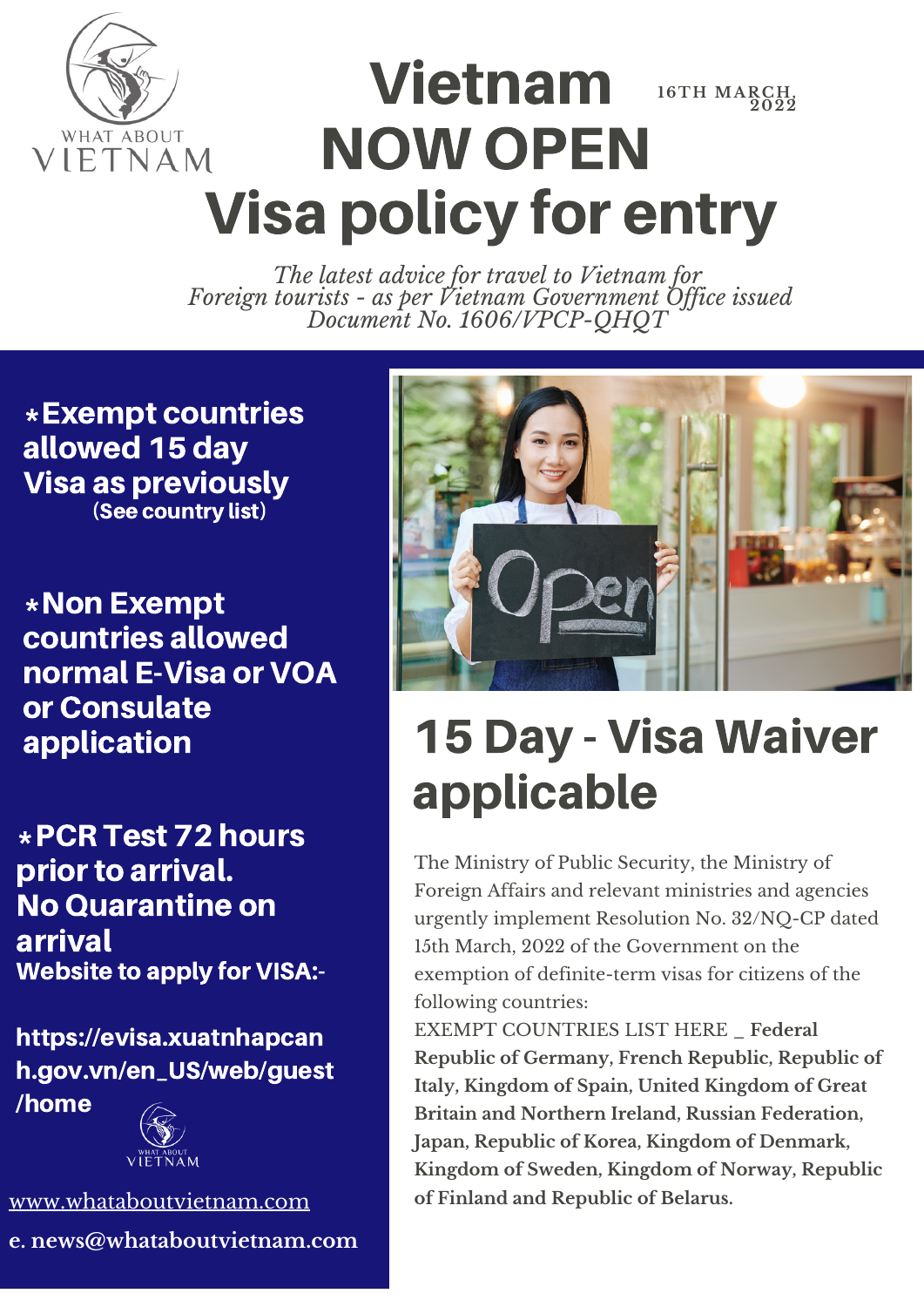

## Non Exempt country - Evisa remains the same

1**.Evisa (1 month- 30 days- tourist visa) Please check here for Evisa: [https://evisa.xuatnhapcanh.gov.vn/en\\_US/web/gue](https://evisa.xuatnhapcanh.gov.vn/en_US/web/guest/khai-thi-thuc-dien-tu/cap-thi-thuc-dien-tu) st/khai-thi-thuc-dien-tu/cap-thi-thuc-dien-tu**

**Conditions for Evisa applying: Go to [https://evisa.xuatnhapcanh.gov.vn/en\\_US/web/gue](https://evisa.xuatnhapcanh.gov.vn/en_US/web/guest/trang-chu-ttdt) st/trang-chu-ttdt** OR

1 month Tourist Visa at Vietnam Embassy abroad You can contact Vietnam Embassy in your country OR

1 month Tourist Visa upon arrival (VOA) You can contact us for visa upon arrival at [info@itsvietnam.com](mailto:info@itsvietnam.com)

## **key points to note :-**

**When entering Vietnam after 15th March 2022:**

**\*Tourists need to follow the guidance on medical conditions for entrants entering the country by Vietnam Ministry of Health: The Ministry of Health said Wednesday foreigners entering Vietnam only need to furnish a negative Covid-19 test certificate and are not required to quarantine.**

\*The test must have been done using the RT-PCR method within 72 hours before departure or the rapid antigen methods within 24 hours. Children under 2 years of age are exempt from all requirements. Children **between the ages of 2 and 12 must be tested prior to departure.**

\*Those who cannot take a test before arrival have to be tested within 24 hours after entering and can leave their accommodation if they are not infected. They are required to monitor their health for the first 10 days **after arrival and notify medical staff if they have symptoms of Covid.**

02 **[https://play.google.com/store/apps/details?id=com.mic.bluezone](https://apps.apple.com/vn/app/bluezone/id1508062685?ls=1)\*All must also use the PC-Covid app during their stay in Vietnam. <https://apps.apple.com/vn/app/bluezone/id1508062685?ls=1>**